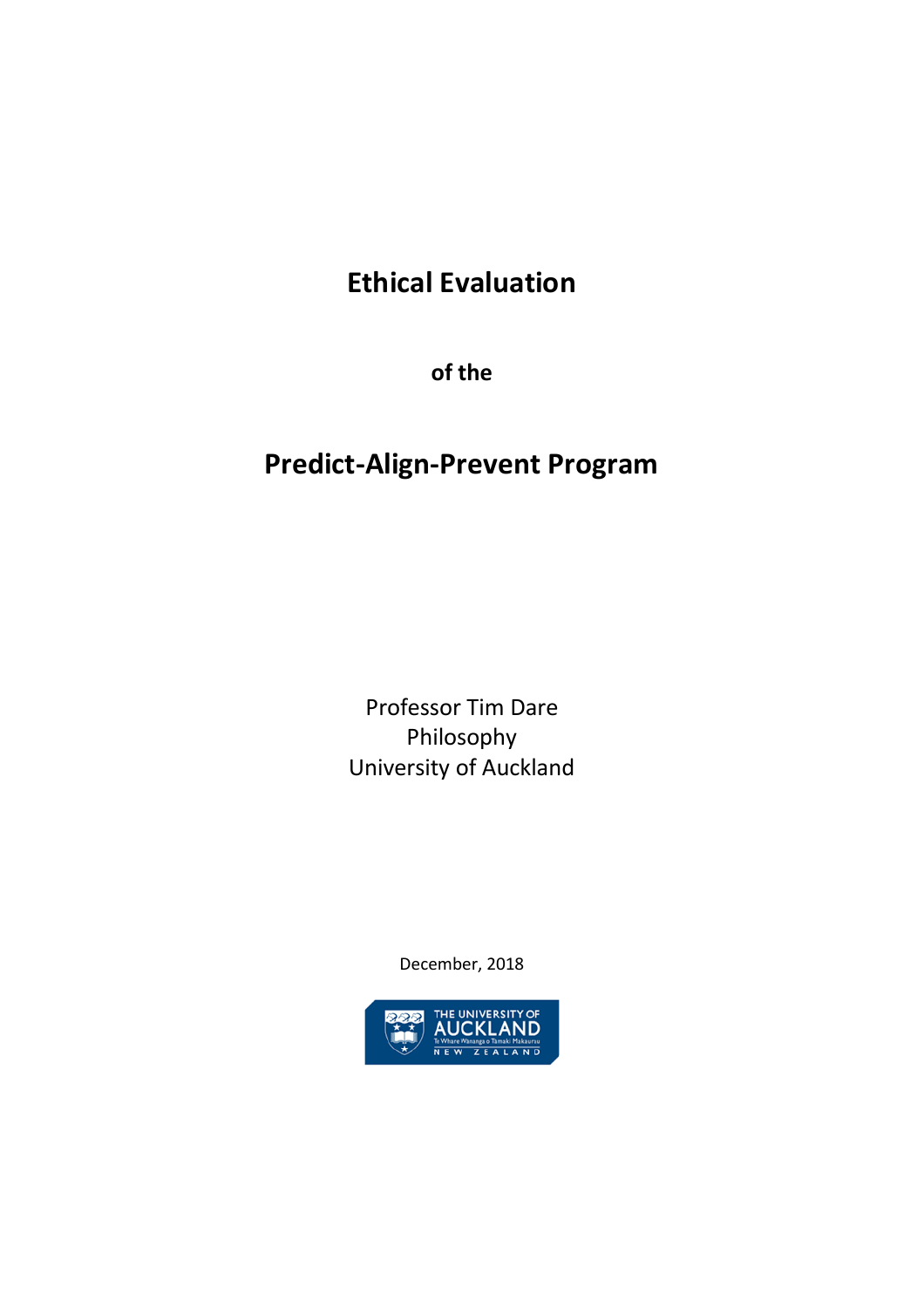## **Executive Summary**

This report sets out what I take to be the principal ethical issues raised by the Predict-Align-Prevent Program (PAP), and to make recommendations which I believe would help to address or mitigate those issues.  $1$ 

I am satisfied that the PAP program has the potential to deliver genuine benefits while avoiding some of the familiar risks of alternative approaches to targeting child protection services.

While I identify a number of grounds for ethical concern, I am satisfied that, on balance, the benefits of the PAP program would outweigh the risks it poses. It is my view that implementation of the Predict-Align-Prevent Program can be justified from an ethical perspective.

# **Introduction: Report Purpose and the Predict-Align-Prevent Program**

This report offers an ethical analysis of the Predict-Align-Prevent Program. I do not comment on the technical detail of the geospatial predictive risk model, which is central to that program.

- 1. As its name suggests, the Predict-Align-Prevent Program has three phases:
	- 1.1. **Predict:** During a 'predict' phase, PAP uses geospatial predictive risk modeling to identify high-risk geographical locations<sup>2</sup> based on environmental features. Geospatial modeling relies upon the idea that spatial externalities can be used to predict the locations of future events and that those externalities can be ranked according to their contribution to the probability of the predicted outcome.
	- 1.2. **Align:** During an 'align' phase, PAP aims to use the predictive information about the relative locations of future child maltreatment events and proximate risk and protective factors to identify opportunities to work strategically with communities and providers to align services, education, and resources to locations where they are most likely to reach children at risk. In the Align phase, PAP utilizes the predictive maps overlaid with public health and community asset locations. Existing prevention service delivery can be overlaid on high risk areas to evaluate spatial allocation and capacity needs. During the Align phase, the leadership and project managers work with existing community leaders, stakeholders, and coalitions to align and augment existing prevention efforts. The aim is to ensure that "the current supply of child welfare services is properly distributed relative to the demand for these services."

 $\overline{a}$  $1$  This ethics analysis was made possible by support from Casey Family Programs.

<sup>&</sup>lt;sup>2</sup> The model supplied by way of illustration uses a grid with 1000 x 1000 ft<sup>2</sup> cells.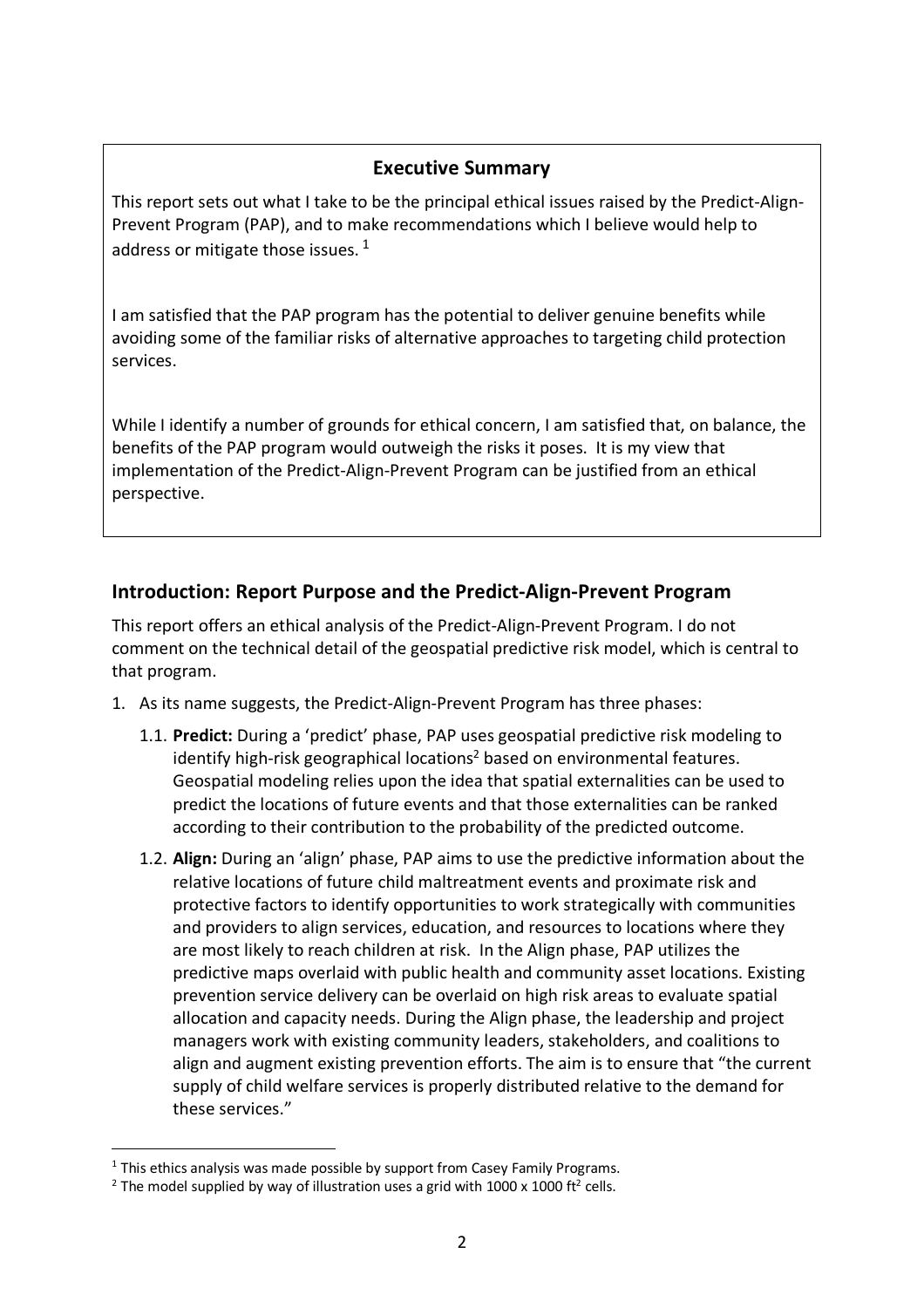- 1.3. **Prevent:** During a 'prevent' phase, PAP aims to generate baseline data and to actively surveil risk, protective, and outcomes data in high-risk areas to measure the effectiveness of particular implementations of prevention programs in those areas, and to inform future prevention efforts.
- 2. So described, PAP differs from many social policy uses of predictive analytics in that it is *place-* rather than *individual- or family-based.*Although the program appears to leave open the *nature* of the service, education, or prevention programs engaged with or put in place during the Align and Prevent phases,<sup>3</sup> the overall focus of the program does not require the use of what is in some jurisdictions called 'personal information'. 4

If an implementation decision consists, for instance, in increasing the concentration of protective factors in areas identified as high-risk, there may be no need to explicitly engage with or know the identity of at-risk individuals or families. If what I take to be a premise of the Predict phase of PAP is correct, namely that there is a correlation between factors such as the concentration and proximity of risk and protective factors and the risk of maltreatment, then one might alter maltreatment risk by decreasing factors shown to be correlated with risk and increasing factors shown to be protective in an area. Doing so would not require access to information about individuals or families who might benefit from those changes.

 $\overline{a}$ 

<sup>3</sup> See *The importance of implementation decisions*, paragraph 5, below.

<sup>4</sup> Where 'personal information" is any information that could be used to identify the person the information concerns. There are obvious types of personal information – names, addresses, telephone numbers, social security numbers, for instance – but information can become personal information if it can be linked to an individual when combined with other available information: a description of a person as someone who had a particular unusual medical procedure last week could be personal information if someone could use that information, together with information about which hospitals offer that procedure, and the schedule of procedures performed at those hospitals, to work out who the person is.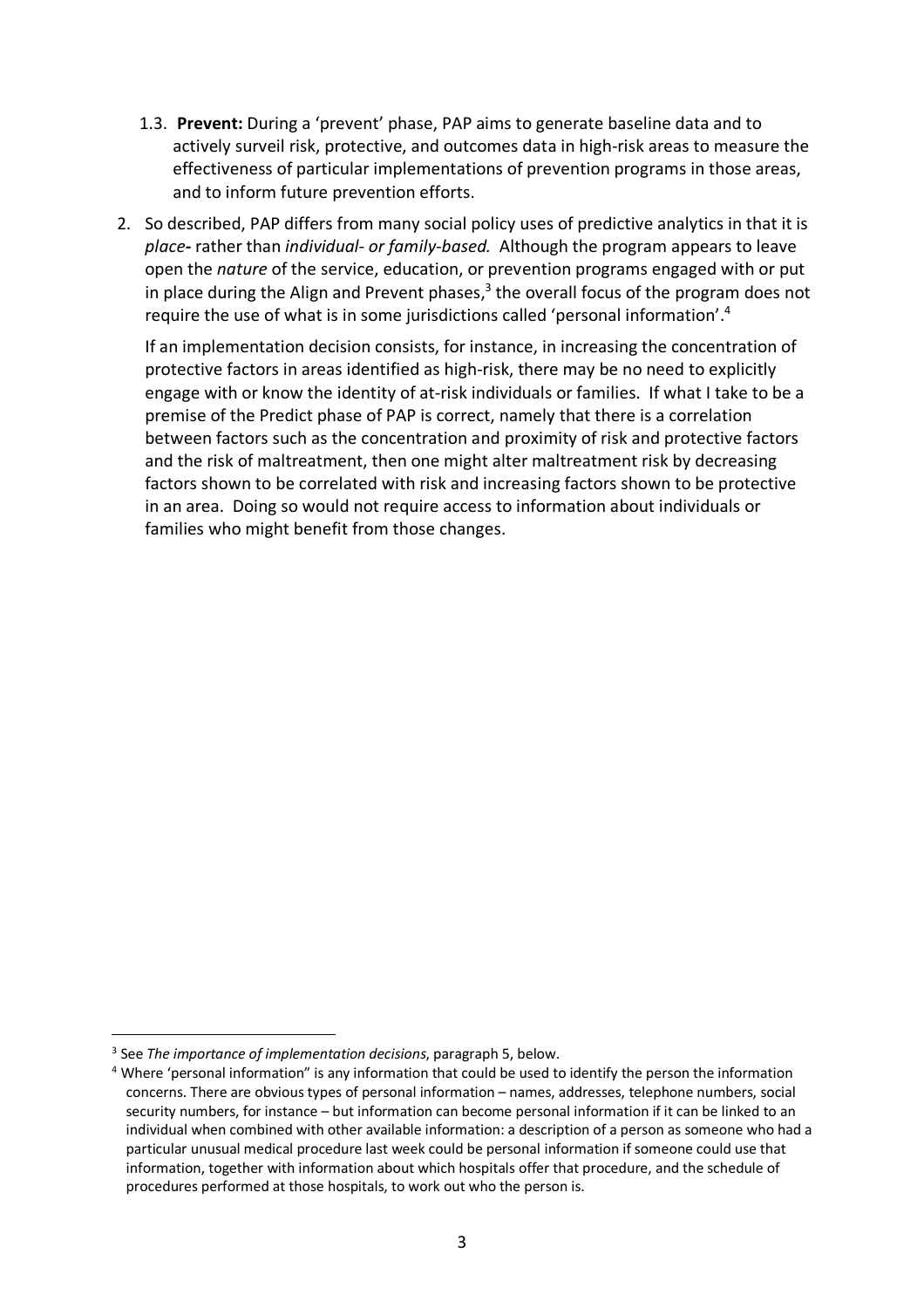## **Ethical Evaluation.**

## **3. Data integrity**

Data integrity is an issue for all data uses, and especially important where data analytics might drive decisions which have the potential to influence significant decisions about individuals, families, or communities.

There appears to be at least one obvious ground for concern about the integrity of the data underpinning the Predict phase of PAP. The model uses existing reports of child maltreatment to produce its original maps. The integrity of those maps, then, depends upon:

- a. the substantiation of the original cases, and
- b. confidence that reports of child maltreatment events are not skewed by, for instance, bias or uneven surveillance.

## *PAP should, I think, be aware of these threats to the integrity of the data upon which the initial maps rely and have an account of steps which have been and will be taken to ensure that their influence is avoided or mitigated.*

*Future* data integrity may also be an issue if, for instance, PAP itself leads to increased surveillance or reports in areas identified as high-risk. The issues are straightforward and acknowledged in the use of place-based modelling in law enforcement, $5$  where identification of areas as high-risk led to extra police presence in those areas, resulting in increased detection of criminal activity, and – in addition to the imposition of the burdens of law enforcement on targeted populations – to problematic feedback loops which increasingly threatened to distance predictions from actual patterns of offending.

Whether the Align and Prevent phases of PAP might have those effects depends upon just what is involved in those phases. The issues are presumably not as straightforward in the child maltreatment case as they are in predictive policing, since the services, education, resources, and prevention and protection programs which are the focus at the Align and Predict phases of PAP are likely to be less directed to surveillance and detection than those deployed in law enforcement.

*Nonetheless, it is important that PAP consider the possibility that the increased allocation of child protection resources to high risk areas could lead to increased surveillance and reports in those areas, threatening the integrity of data which might be relied on in future modeling.*

## **4. Increased surveillance as potentially intrinsically wrong**.

I have mentioned the threat increased surveillance poses to the integrity of the data which might be relied on in future modelling. It is important to appreciate, however, that increased surveillance is in itself a burden to communities, independently of its tendency to taint data sets. Disproportionate surveillance may, therefore, be *intrinsically*

 $\overline{a}$ <sup>5</sup> The best known example is PredPol. There is a considerable literature discussing 'the 'feedback problem'. See, for example, see Kristian Lum and William Isaac, 'To predict and serve?, *Significance* 13.5 (2016): 14-19. https://rss.onlinelibrary.wiley.com/doi/pdf/10.1111/j.1740-9713.2016.00960.x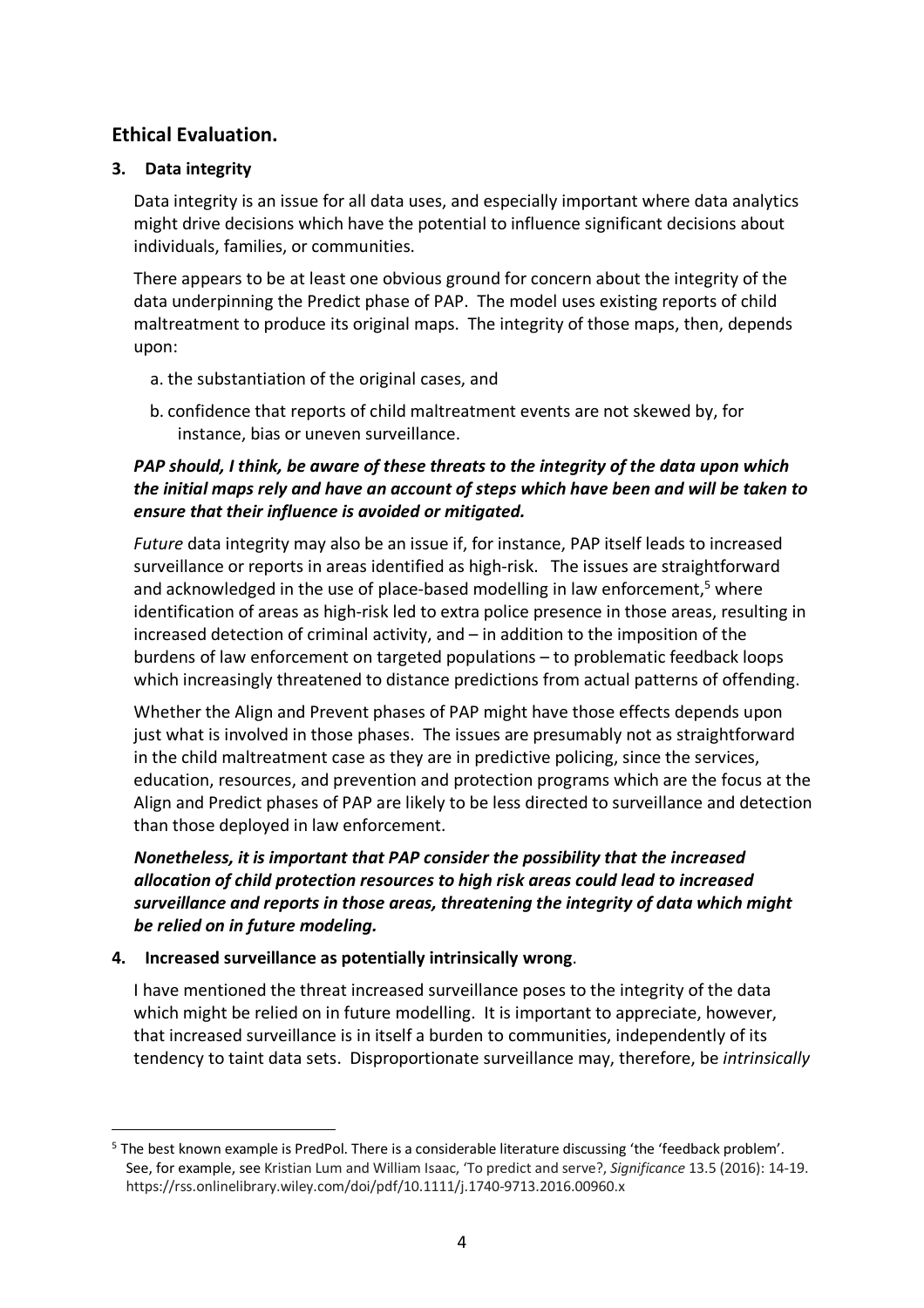and not merely *instrumentally* wrong.<sup>6</sup> It may be wrong even if it causes no further disvalue by, for instance, tainting datasets.

## *It is important that PAP consider the possibility that the increased allocation of child protection resources to high risk areas could lead to increased surveillance in those areas.*

## **5. The importance of implementation decisions.**

Whether the use of predictive analytics in social policy contexts is ethical always depends to a significant degree upon implementation decisions. Decisions about how predictions are *used* in engagement with individuals, families, or communities will typically determine whether the use of predictive analytics as part of a policy process is ethical or not.

To its credit, PAP includes commitment to significant implementation components: The Align and Prevent phases are implementation phases.

However, just what those implementation components will involve in the PAP program is at this stage left unspecified.

This lack of detail is perhaps unavoidable. PAP intends to *identify opportunities* to work strategically with communities and providers during the Align phase, and to measure the effectiveness of particular implementations and inform future prevention efforts during the Prevent phase. Given these goals, it may be impossible to say very much in advance about just what future implementations will look like, and so difficult to say very much about how effective or (for instance) intrusive they are likely to be.

The point for the moment is not that one cannot offer an ethical evaluation without a complete account of the likely implementation decisions which may be made at the Align and Prevent phases of the program. Instead, it is to point out that those answers, when they are available, are important to an ultimate ethical evaluation.

I give some examples of the way in which implementation decisions may bear upon the ethical evaluation below.

## *For the moment, I suggest that PAP monitor implementation decisions made during the Align and Prevent phases, and appreciate their potential ethical implications in light of the more specific comments made elsewhere in this evaluation.*

#### **6. Privacy**

As noted, place-based predictive modeling appears to have some obvious 'privacy' advantages over individual or family-based modeling, since it does not rely upon detailed information about individuals or families: "identifying details about vulnerable and maltreated children …, such as name and social security number are not necessary …".

However, there are caveats and concerns around these 'privacy aspects' of the PAP program. Some of these are related to the robustness of the protection of the anonymity of individuals, families, and households.

 $\overline{a}$ <sup>6</sup> Something is *intrinsically* valuable (or wrongful) if it is valuable (or wrongful) independently of any further value (or disvalue) it might produce. Something is *instrumentally* valuable (or wrongful) if its value (or wrongfulness) depends upon its contribution to other valuable (or wrongful) things or states of affairs.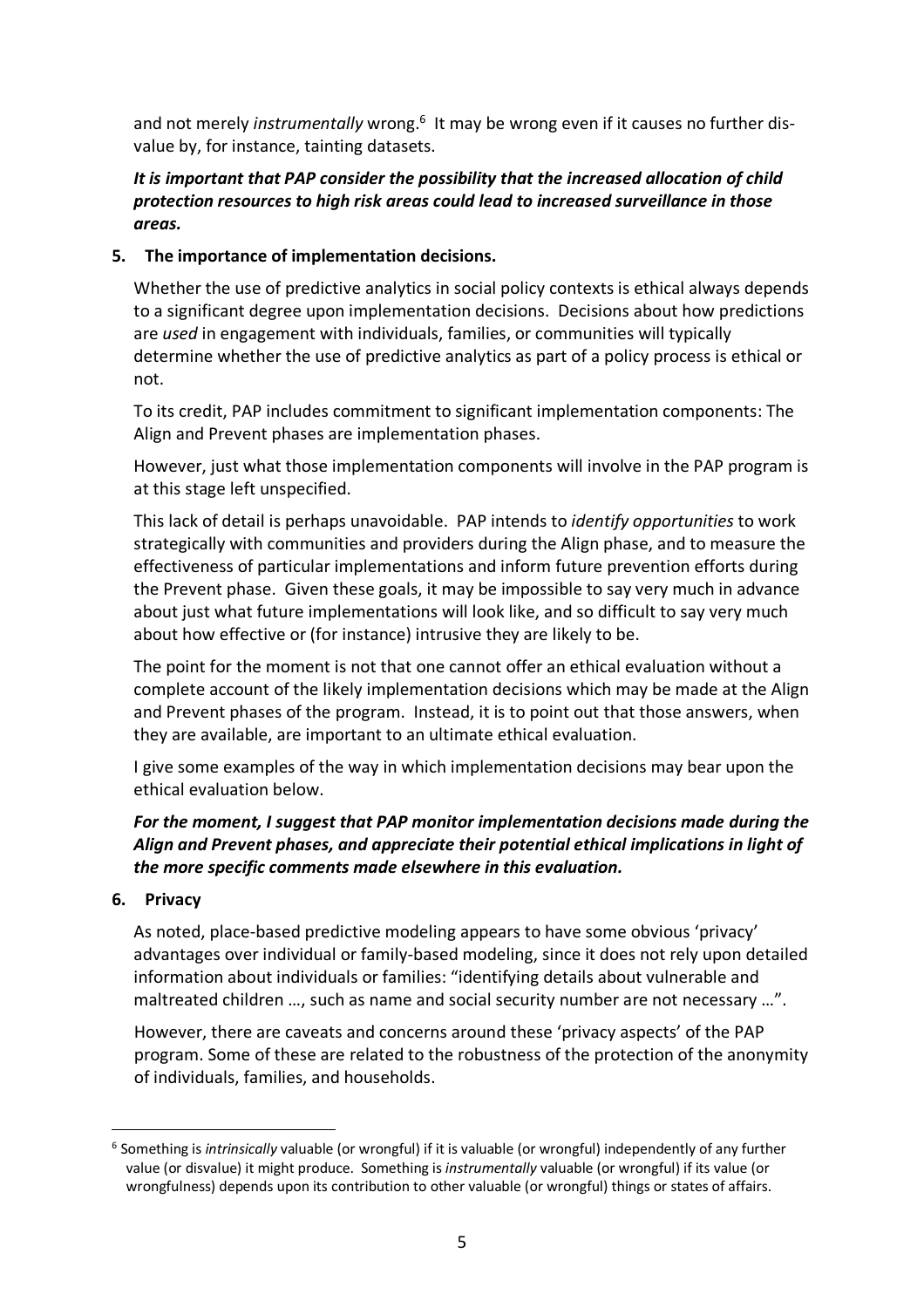• Some of the input data, such as records of maltreatment events, will include address level data. That address level data is to be geo-coded and placed within maps of the center of interest. The resulting maps will place events within 1000sqft units and will not include identification of individual addresses.

## *It is important that the process does include significant barriers to the recovery of address level data, and that there is a process for managing any privacy breaches which do occur***.**

• It seems quite likely that individuals, families, and households will occasionally be identifiable (even if not identified) by the combination of geospatial data available to those who have access to the predictive model, and other information which may or may not be controlled by PAP or other stakeholders; it seems likely, that is, that it will occasionally be possible to make de-identified data into personal information by combining it with other information available to those involved in PAP or other stakeholders.

## *Again, it seems important that PAP have a process for making such reidentification difficult, and for managing any privacy breaches which do occur.*

• I note that the process does include identifying and removing duplicate events. If that process does not include address level data, it seems likely to suffer from at least some degree of imprecision. More than one maltreatment event may occur within a 1000sqft area, and perhaps (if more than one child is involved) at more or less the same time. Presumably such events would be rare, and perhaps do not pose any significant threat to the accuracy of the model.

## *However, I am not inclined to make too much of these issues around the robustness of the protection of privacy under PAP. Even allowing for the possibility that it will occasionally be possible to identify individuals, families, or households, the risks seem fairly low and manageable, especially when compared to those which are likely to occur under plausible alternatives to PAP's place-based modelling.*

Other caveats and concerns around these 'privacy aspects' of the PAP program focus less on breaches or failures and more on structural features of the PAP program.

The Predict phase of PAP does not require access to personal information. Some implementation decisions may, in some sense, also be place-based. If, for instance, implementation were to involve no more than changes to the distribution of risk and protective factors, there may not need to be any contact with identifiable individuals: PAP might be able to eschew 'personal information' at every phase. Some descriptions of the Align phase suggests that this is what the program has in mind. The case study supplied to illustrate the model says:

"Align: Using the knowledge from the predictive model, we develop a strategic planning framework, embedding the risk predictions into a larger analysis describing whether the supply of child welfare services is properly aligned with the demand for these services."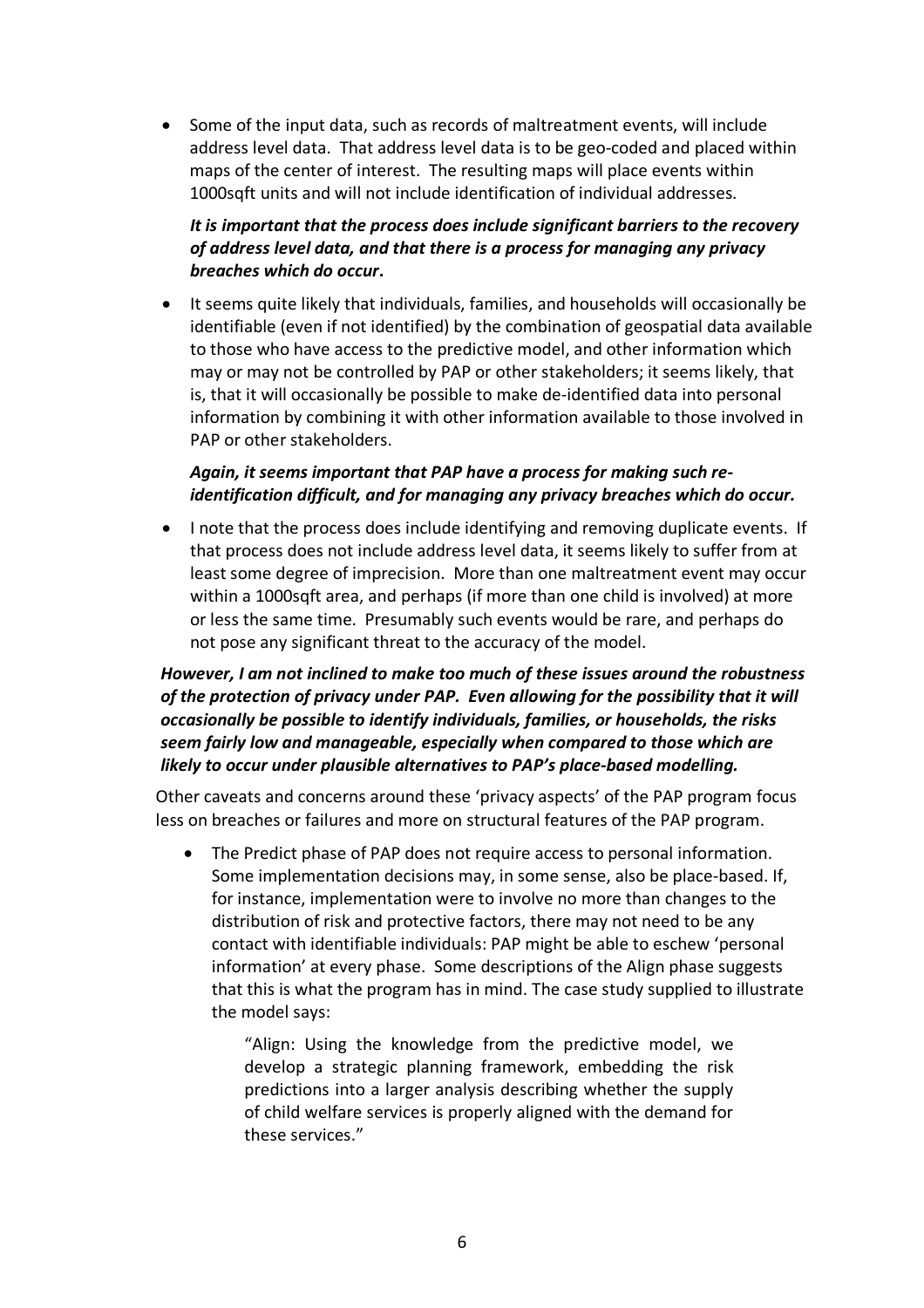However, other descriptions of the Align phase suggest that there may be cooperation with independent services and stakeholders; and so it seems possible that some of the services and preventive efforts encountered in the Align and Prevent phases will involve contact with individuals and families: they might require access to personal information. If that is right, at least some of the advantages generated by placed-based prediction may be offset by targeted interventions at later phases of the program.

*Again, I think this requires careful attention to particular services and implementation decisions made during the Align and Prevent phase to ensure that they do not undermine the ethical advantages of the place-based character of the PAP program.*

#### **7. Stigmatization**

 $\overline{a}$ 

The identification of areas as high-risk for child maltreatment may associate those areas and their occupants with conduct widely regarded as shameful and improper. Hence, there seem to be grounds for concern that the PAP program may lead to the *stigmatization* of geographical areas and those who live in them, to the marking of those areas and the people who live within them as flawed and less worthy of respect than others.

Two obvious reasons to think such stigmatization improper are:

- a) That the process is *predicting* improper behavior. In the case of predictive models, stigmatization turns on behavior that has not occurred. Any burden of stigmatization in these cases is allocated in advance of confirmed wrong-doing.
- b) That most of the residents of areas stigmatized will be and remain entirely blameless. They – adults and children alike – will bear the burden of stigmatization nonetheless.

Less obviously, it is *almost* always*<sup>7</sup>* improper to place the burden of stigmatization *even upon those who are not blameless*. Not only does stigmatization go beyond simply assigning judgements of guilt for specific behavior, marking individuals and communities as less worthy of respect, it is likely to be unproductive. It may be difficult to establish the sorts of relationships necessary to implement effective protective engagement with individuals and communities who feel cast out and see that they and their community are judged to be flawed. Stigmatization is likely to be a barrier to engagement.

The threat of stigmatization is not unique to place-based predictive modeling, or indeed to predictive modelling in general. It might seem, indeed, that place-based modelling has some advantages over individual or family-based modeling with regard to stigmatization, since it does not identify individuals or families. On the other hand, place-based modeling potentially stigmatizes entire areas and all of the individuals and families who live within them.

 $7$  There is some interesting literature on when it might be legitimate to use stigmatization as a public health tool (e.g., S. Bayer. Stigma and the Ethics of Public Health: Not Can We, but Should We. Soc Sci Med 2008; 67: 470.; Andrew Courtwright , Stigmatization and Public Health Ethics Bioethics, 27.2 2013 pp 74–80) but it does not apply to the current case.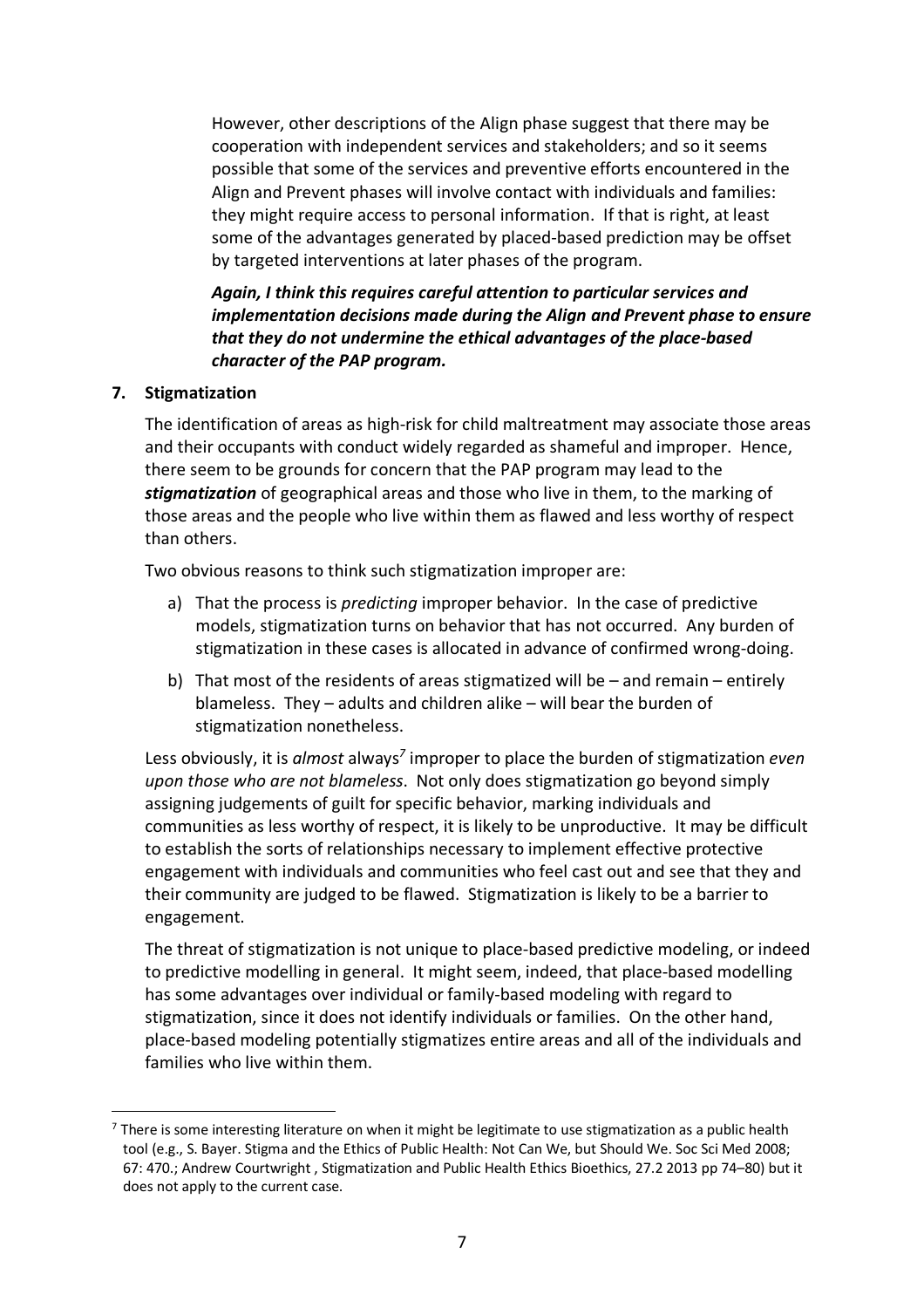Stigmatization often works by reinforcing existing prejudice and stereotypes. Those who are already marginalized, who bear the burden of social disapproval – perhaps because they fall into stigmatized social, ethnic, or economic groups – are most vulnerable to additional stigmatization. Others are primed to think ill of them and likely to interpret or misinterpret information, such as an assessment that a neighborhood is judged to be high-risk for maltreatment events, in ways which confirm antecedent prejudices.

*To the extent that the areas which are identified as high-risk at the Predict phase of PAP are subject to existing stereotypes and prejudice, the program has a responsibility to guard against stigmatization at the outset, and to identify ongoing mitigation for any stigmatization burdens the program does create or reinforce.*

*Stigmatization depends upon the communication of stigmatizing messages. Consequently, one way to guard against stigmatization is to control access to stigmatizing or stigma-reinforcing information.* 

That may be relatively straightforward with respect to some of the information produced by the PAP program. However it is possible that *many* of the initiatives undertaken at the Align and Protect phases of the PAP program will, in addition to whatever else they achieve, communicate judgements about the areas in which they take place. Focusing child protection resources in particular areas, for instance, may make those resources more available to residents but it may also signal to residents and outsiders that the area is 'marked' as an area in which children need special protection.

Here, as elsewhere, it needs to be acknowledged that these potential harms are not unique to the PAP program or to the use of place-based predictive modeling. Indeed, in the case study sent as background information, the *current* distribution of CPS offices across a city may already send the sorts of signals contemplated in the previous paragraph, and other approaches to delivering child protection services also threaten stigmatization.

#### **8. Pushing marginalized families beyond the reach of services**.

One familiar and specific worry about child protection programs which rely on identifying and targeting individuals and families is the danger that identification may *increase* risk to vulnerable children, since families, who will often already be marginalized – in part perhaps because of the sort of stigmatization discussed in the previous section - may choose to remove themselves from perceived or actual surveillance, hampering rather than improving delivery of services. Place-based modelling may reduce these risks, since families and individuals are likely to feel less specifically targeted in prediction or service delivery phases of the program.

*Nonetheless, the PAP program should consider whether and to what extent the program might lead families to move beyond the reach of services and how to minimize that danger.*

#### **9. Indirect Discrimination**

Discrimination may be *direct* (a policy or practice might, for instance, explicitly exclude a group from some service), or *indirect* (a policy or practice might, for instance, include eligibility criteria which are extremely unlikely to be met by members of a group, and so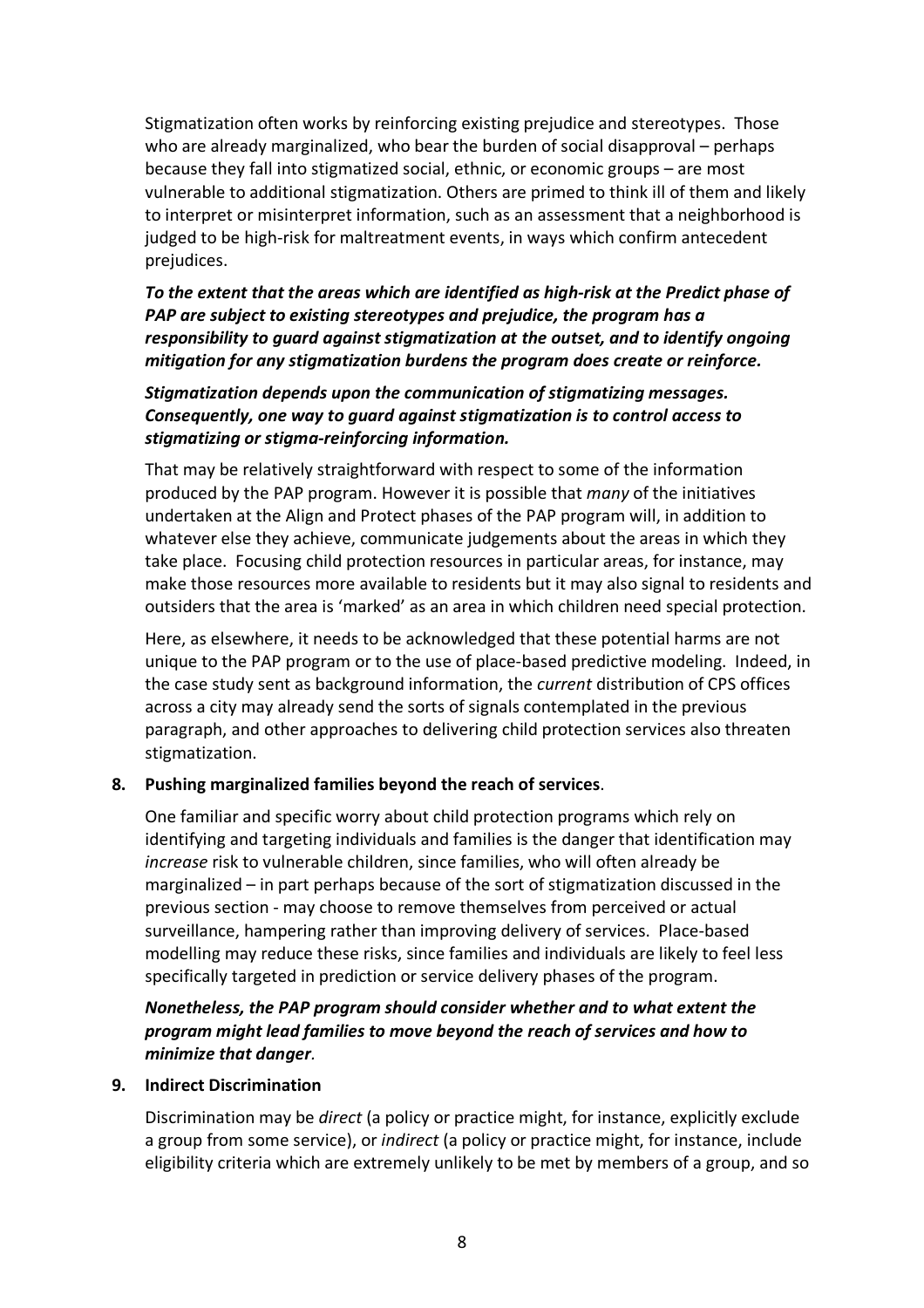exclude members of that group from the service even though it does not explicitly mention them). For example, an employment policy which requires applicants to be over 5ft 11in tall might discriminate against women, indirectly, since men are much more likely than women to be over 5ft 11in.

Indirect discrimination may be entirely unintended. An example which occurred to me while reading the example provided was the presence of bus-stops. I often visit a particular US city and use the city buses. I am almost always struck that bus patrons are not a very diverse group, and that I stand out: drivers and passengers occasionally look surprised when I board. My sense is that bus routes, at least in that city, serve mainly poor areas, perhaps where residents are less likely to have cars or perhaps to be provided with parking facilities as part of their work.<sup>8</sup> If that is right, then when the model uses the ostensibly innocuous concentration of bus stops as a variable, it may be tracking poverty and the groups who seem disproportionately to use buses.

There may be grounds to worry that the PAP program discriminates indirectly in this way, against groups who are, contingently, more likely to live in the areas identified as high-risk. With respect to the example supplied by way of illustration, it is pointed out that though "no variables directly measuring race or income are included in the models", "[i]ncome and race are inextricably linked to many of the census and exposure features used in the model." The explanation goes on to show that though "the model generalizes well to places with varying incomes but generalizes less well to neighborhoods of different racial composition."

*PAP should consider carrying out a population analysis of areas identified as high risk to determine whether particular groups are disproportionately represented in those areas. This will help obtain some sense of the risk that the program will discriminate indirectly against those groups***.**

#### **10. Transparency.**

 $\overline{a}$ 

For the most part, the model is strikingly and admirably transparent. It is proposed to develop a comprehensive open source framework for developing child maltreatment predictive models and to document a strategic planning process for converting maltreatment risk predictions into actionable intelligence that stakeholders will be able to use to allocate limited child welfare resources. The program documentation contains information on variables and methods. The program aims to be unusually transparent to child protection professionals and modelers.

It is widely accepted, however, that those who may be affected by the use of data relating to them are owed an account of how the data will be used. It is not clear that there are plans to make the program transparent to the residents of areas which are the subject to the modelling, and if so how the program will be presented and explained.

This concern may seem most pressing when it is proposed to use data *about* an individual or family, and where proposed data use will directly affect 'data-subjects'. At the Predict phase, at least, the PAP program does not intend to use identified data about individuals (though, again, the program will use address level data about child maltreatment events which will be de-identified in the project and outputs), and under

<sup>&</sup>lt;sup>8</sup> I also suspect that bus-patronage is at least to some degree stigmatized in that city.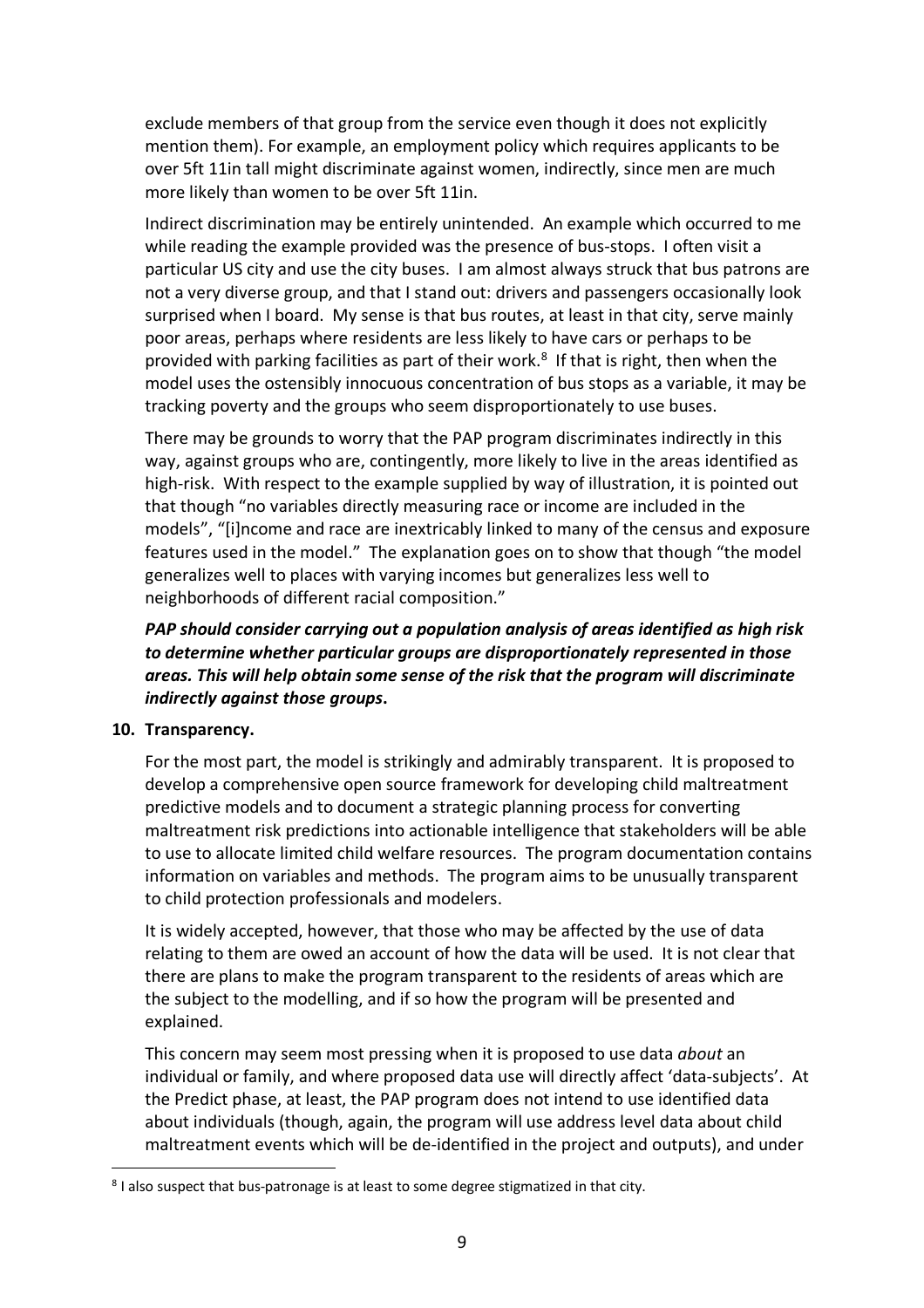at least some versions (those in which the interventions consist solely in changes to the concentration of risk and protective factors) the Align and Prevent phases will not involve individual or family level data either.

However, it seems very likely that people would be interested in knowing that geospatial modelling is being used to identify high-risk areas in their communities. They may well feel they have been shown a lack of respect if they are not informed about the program and how it works. There are likely to be some challenges around doing this effectively and in ways which do not alienate.

#### *The PAP program should explore ways to increase transparency about the PAP program at least in those communities in which it is used.*

#### **11. Consent**.

I note consent largely for completeness. Given that the only individual level data which will be used are the original and publicly available maltreatment records – data which will be anonymized before the modelling process – there is no obvious requirement for consent.

As elsewhere, I add the caveat that *any services or protective programmes offered under the Align or Prevent phases of the program which do engage with individuals (e.g., which go beyond changes to the concentration of risk and protective factors in an area) may generate their own consent requirements.*

#### **12. Control and transparency**

The ambition to create an open source framework is admirable. It does, however, seem to create some risks both for PAP (and sponsors), and communities. Has consideration been given to the possibility that the framework might be misused, whether in an altered form, or by organizations or groups with less desirable policy goals than the PAP program and supporting organizations who may simply press for misinterpretations and misuse of the mapping capacity of the geospatial profiling components of PAP?

It may be that there is no effective way to prevent such misuse. Additionally, the benefits of an open source framework may outweigh possible harms, particularly once those harms are discounted by the probability of them actually occurring.

## *Nonetheless, it seems prudent for the PAP program to consider whether there are credible concerns about the possible misuse or misrepresentation of the program and how they might be managed.*

#### **13. Need for education of those involved in implementing the PAP program.**

Leading on from the previous point, in the right hands the PAP program has the potential to do considerable good. However, it is easy to imagine information produced at the Predict phase (especially), and perhaps to a lesser degree, the services and programs engaged in the Align and Prevent phases being misused and misrepresented.

The PAP program team may be almost uniquely well-placed to explain the program – the significance and limitations of the information it produces at the Predict phase, the importance of the management of the interventions at the Align and Predict phases – to those who might take it up.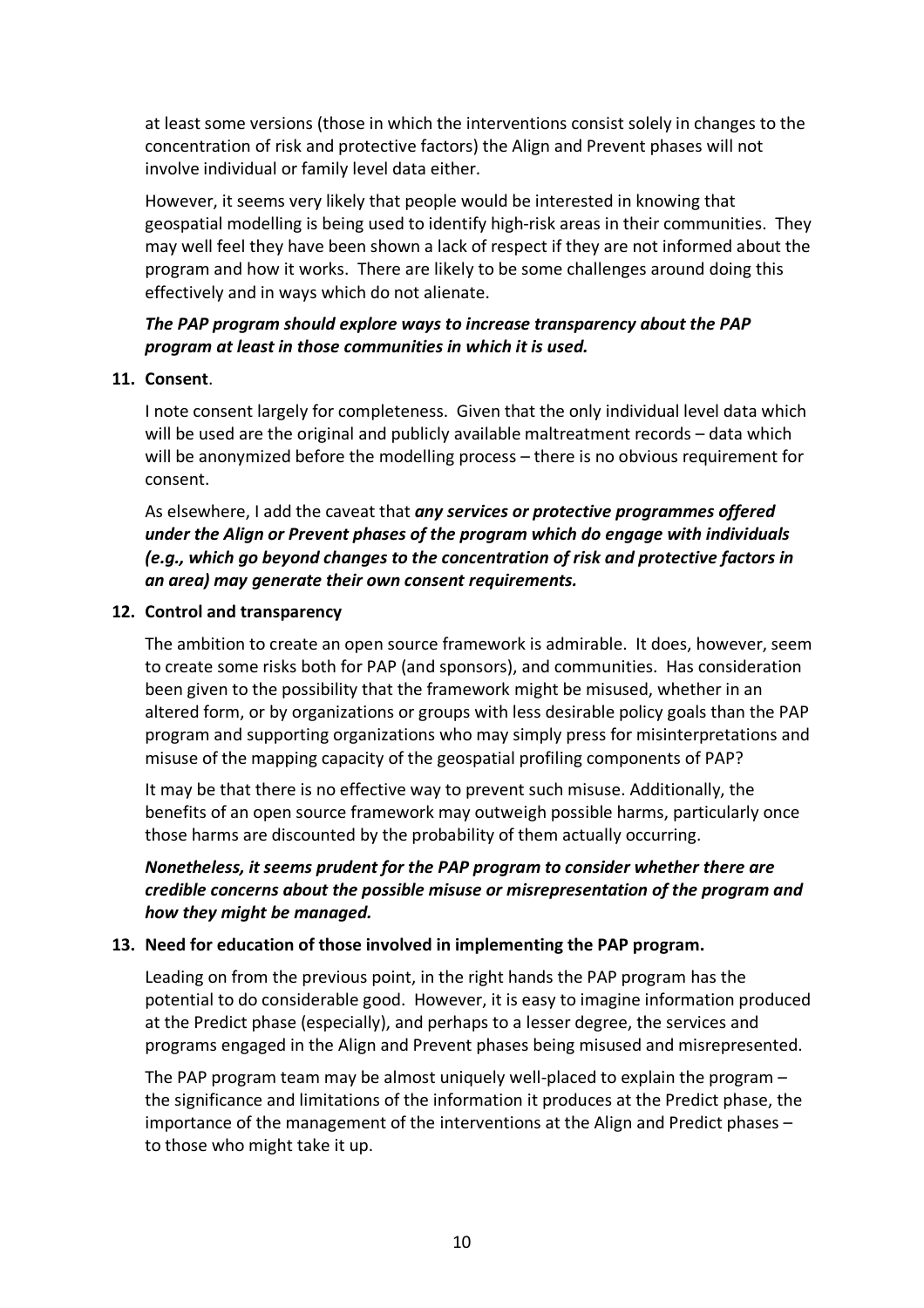*In my view there is an obligation upon the PAP program to ensure that those involved in implementing the program are appropriately informed about it.* That obligation may be especially challenging given the laudable commitment to producing an open source framework. *The PAP program should develop plans to ensure that they can meet these obligations, albeit with the understanding that some of the risks around this point may be outweighed by the importance of making a valuable tool as widely available as possible.*

#### **14. False positives, negatives, and other errors.**

 $\overline{a}$ 

Any sophisticated tool using predictive analytics is likely to be more accurate than approaches relying upon even guided expert judgement. However all predictive models will make errors: There will always be false positives and negatives; any model which categorizes cases into risk cohorts or bands will make errors around band margins; and there will always be a range of risk within risk bands.

These concerns are often extremely important where analytics may be used to drive decisions which have significance for individuals, families, or communities.Some of the normal concerns around false positive, false negative, and classification errors seem not to apply very clearly in the current case, since – depending upon implementation decisions – there may not be direct contact between the families and child protection workers.

The risks associated with mis-classification, whether because of false positives or negatives or because of errors within or around the margins of risk bands, will certainly be *different* from those associated with predictions focused on individuals or families. In the latter case, a particular individual or family will bear whatever cost comes with being labelled high risk, whether that is the stigmatization associated with being classified as at high risk for an adverse outcome, increased surveillance, or the burdens of intervention.

It is likely to be easier for individuals and families to avoid association with the negative consequences of mis-classifications when predictions focus on geographical areas, rather than individuals who will probably have to be identified to at least some people within a child protection agency.<sup>9</sup>

I assume errors are likely to affect classifications of risk and protective variables, the significance of proximity, and the like. Those errors may not be trivial, and of course should be guarded against, but they seem unlikely to result in clear cases of, for instance, wrong doing with respect to individuals or families, or communities, and to the extent that they weaken recommendations about the alignment or provision of protective services, they seem unlikely to have deeply significant consequences: one might contrast the threats posed by the use of place-based modelling in law enforcement which led to one on one encounters with law enforcement personnel, searches, arrests, and the like.

<sup>&</sup>lt;sup>9</sup> This point will depend upon it being the case that the geographical areas are not reducible to individuals or families. As noted, the model supplied by way of illustration for the PAP program uses grids with 1000 x 1000 ft<sup>2</sup> cells. The ethical advantages associated with geospatial or place-based modeling over individual or family-based alternatives depend upon the unit of modeling not being reducible to households.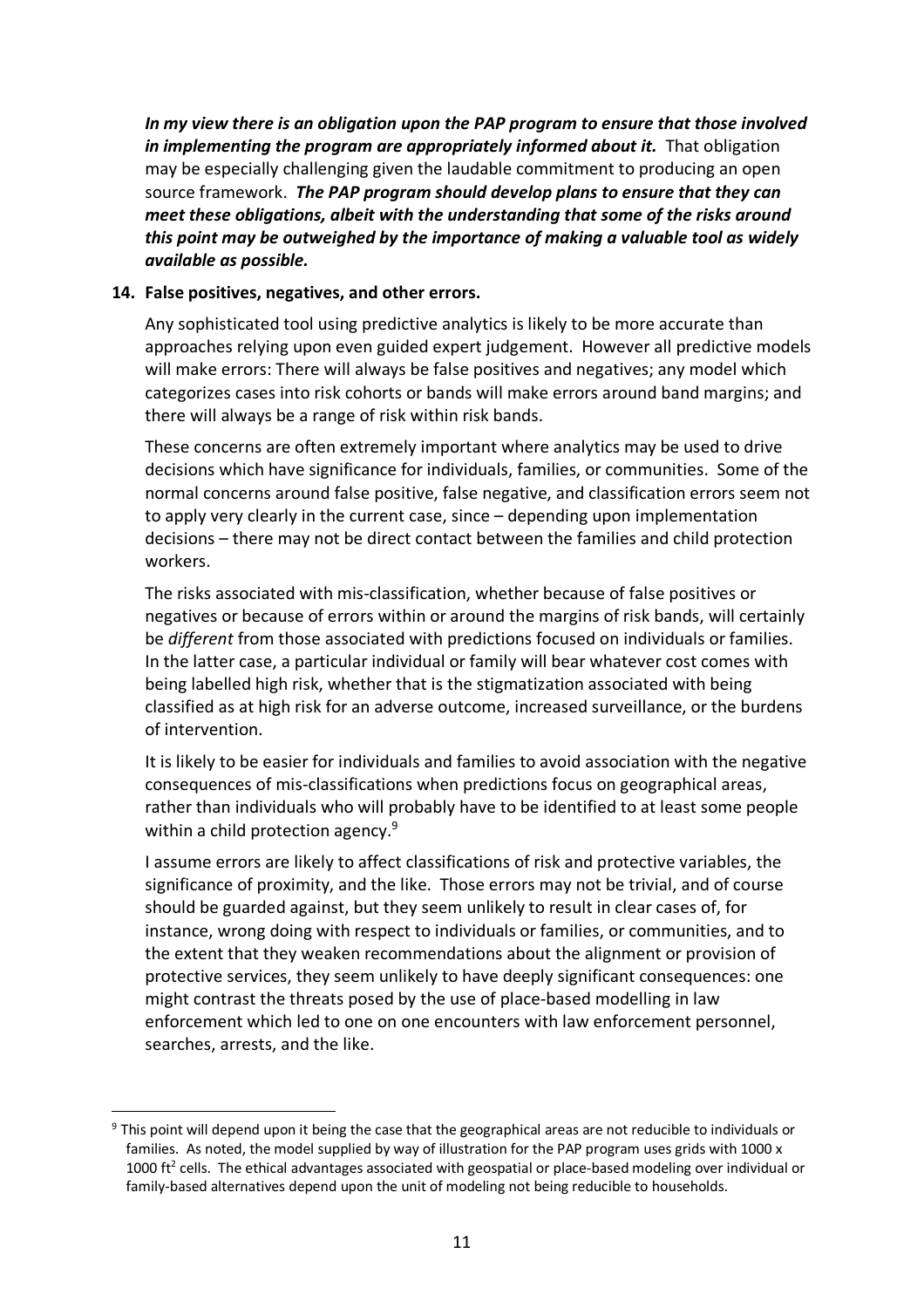*My sense, then, is that while it is important that the PAP program take appropriate steps to ensure the accuracy of the modeling and appreciate that, at some level, error may begin to impact on the effectiveness of activities at the Align and Prevent phases, the PAP program is less threatened by inevitable false positives, false negatives, and other errors than most social policy uses of predictive risk modelling.*

#### **15. The use of Euclidean Distance.**

The model uses Euclidean Distance to measure exposure to risk and protective factors. I wondered, however, whether distance may not always be the most relevant factor. Mightn't something like *accessibility* or *geo-temporal* proximity (i.e., how quickly and easily a person can get from one point to the other*,* which might be affected by things other than mere distance because of geographical features or transport systems) be equally or more important?

A risk-factor (a liquor store perhaps) might be easily *accessible* from a point because of a regular bus system even though comparatively geographically remote from that point, or comparatively difficult to access from a point because of some geographical feature (a river or a highway) even though comparatively geographically proximate.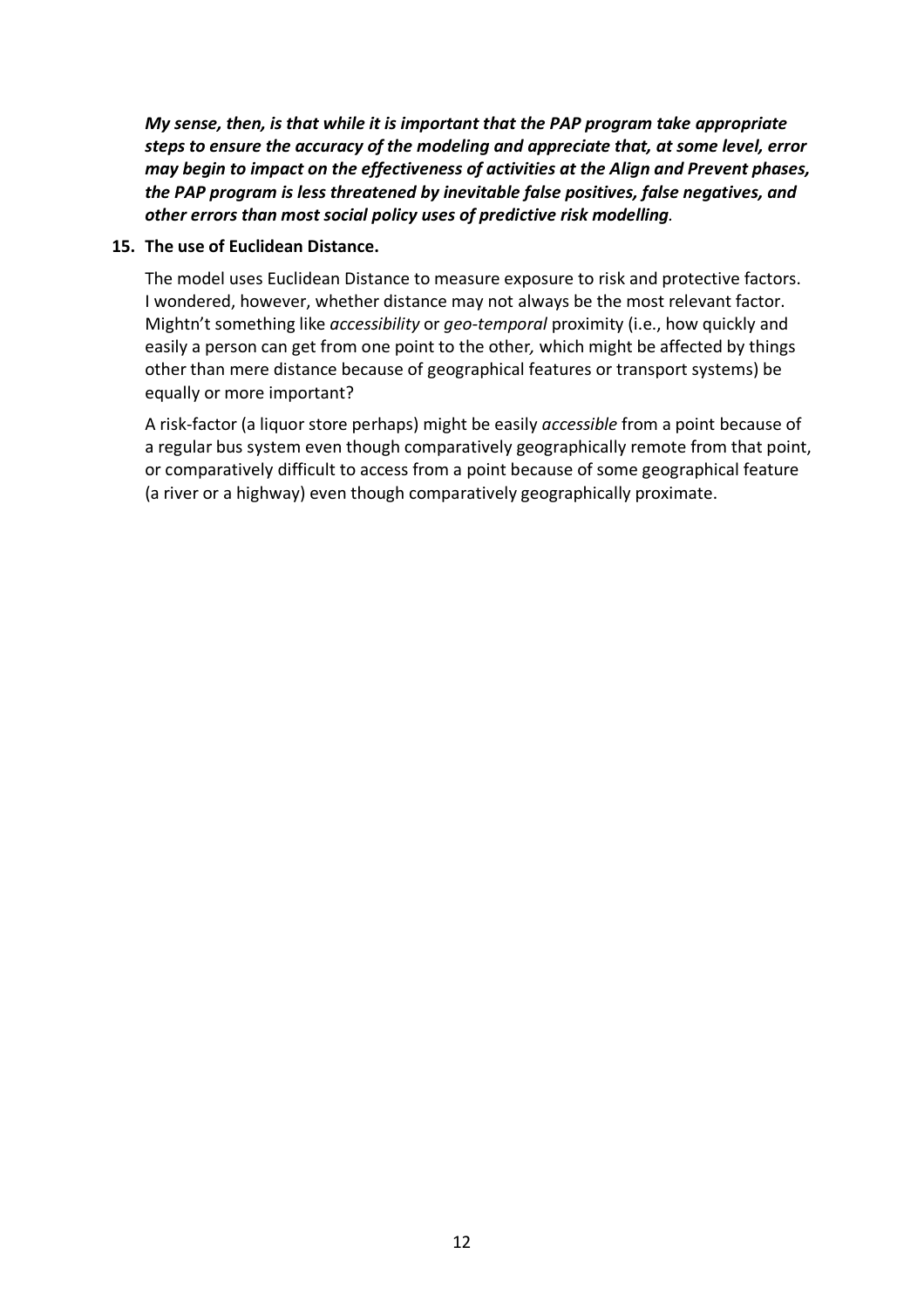## **Summary and Conclusions**

#### **16. Harms and benefits.**

A key issue in assessing whether social policy uses of predictive modelling tools are ethical is determining whether, on balance, the benefits they deliver outweigh the adverse consequences they threaten or deliver. On the benefit side of the equation, I accept that the benefits which might be delivered by an effective child maltreatment prevention program are enormously significant – they warrant taking some risk and even imposing some certain costs – and I accept that the PAP program has the potential to contribute toward the development of effective child maltreatment prevention programs. I do note that little analysis has been done, or at least was provided to me, in support of these benefits.

## *I note that the PAP program does aim to monitor outcomes data in high-risk areas to measure the effectiveness of particular implementations of prevention programs in those areas, and to inform future prevention efforts. I think that it is important that it do so.*

The PAP program does, in my view, threaten some adverse consequences, including, for instance:

- the potential stigmatization of neighborhoods;
- the possibility of increased surveillance (and hence the generation of reinforcing data);
- the possibility that marginalized families will respond to the program by removing their children beyond the scope of child protection services in that community, for example, by moving to another neighborhood;
- Potential indirect discrimination against groups who seem almost certain to be overrepresented in the neighborhoods identified as high-risk; and
- Some relatively minor threats to the privacy of information gathered at the Align and Prevent phases are not managed appropriately;

Some of these risks are relatively minor. Others can, in my view, be mitigated by way of the recommendations included in this report. Overall, for reasons discussed under the various sections above, I am satisfied that the benefits of the PAP program outweigh the costs it is likely to impose.

## **17. The Comparative Nature of Ethical Evaluation of Social Policy Uses of Predictive Analytics.**

The previous point discussed the benefits and harms posed by the PAP program. But there is a related point: as is almost always the case with social policy uses of predictive analytics, many of the central questions around the ethics of the PAP program are essentially comparative, i.e., *about how the program compares, ethically, with alternative approaches*. I assume here that doing nothing about child maltreatment is not a plausible option and that at least some degree of targeting is both necessary, given resource constraints, and desirable, given the burden of some child protection initiatives.